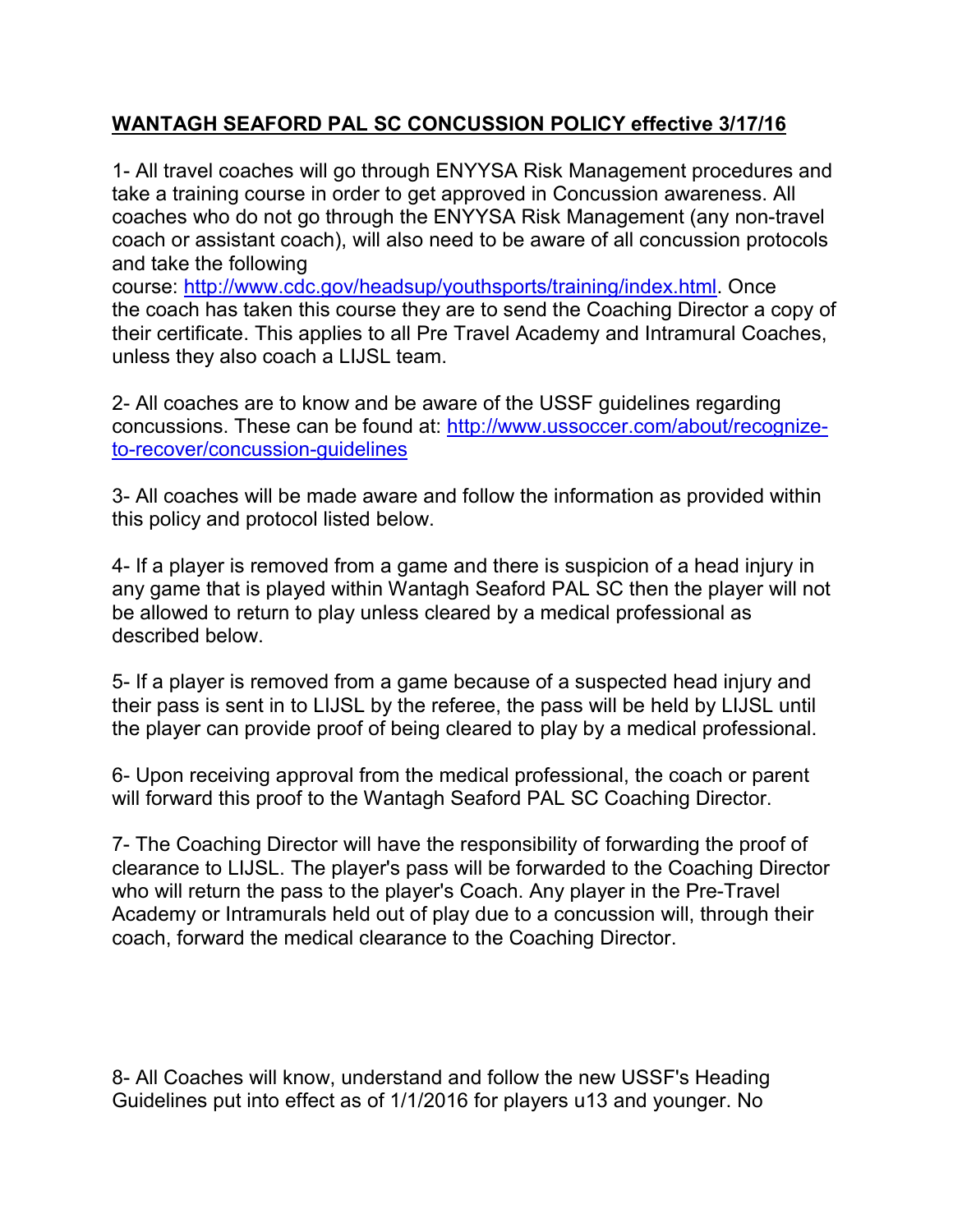heading for 11U and younger players and limited heading for 12U and 13U players. See [http://usclubsoccer.org/2016/03/14/implementation-guidelines-for-u](http://usclubsoccer.org/2016/03/14/implementation-guidelines-for-u-s-soccers-player-safety-campaign-concussion-initiatives-heading-for-youth-players/)[s-soccers-player-safety-campaign-concussion-initiatives-heading-for-youth](http://usclubsoccer.org/2016/03/14/implementation-guidelines-for-u-s-soccers-player-safety-campaign-concussion-initiatives-heading-for-youth-players/)[players/](http://usclubsoccer.org/2016/03/14/implementation-guidelines-for-u-s-soccers-player-safety-campaign-concussion-initiatives-heading-for-youth-players/) for more information.

9- If in doubt... hold the player out....

### **Additional information**

The Concussion Rule states, *"Any athlete who exhibits signs, symptoms or behaviors consistent with a concussion (such as loss of consciousness, headaches, dizziness, confusion or balance problems) shall be immediately removed from the contest and shall not return to play until cleared by an appropriate health-care professional".* We emphasize in the concussion rule that coaches and officials are NOT expected to "diagnose" a concussion. This is the responsibility of the appropriate health-care professional.

The responsibility for observing signs, symptoms, and behaviors that are consistent with a concussion is shared by both sport officials and Club officials. The following protocol should be followed if any signs, symptoms or behaviors are observed.

**Sport official:** Remove the athlete from the contest. The official is NOT responsible for the sideline evaluation or the management of the athlete once they have been removed from the game. The official does not have to receive any paper work clearing the player to return to the game.

**Club official:** Remove the athlete from the contest. The athlete needs to be *assessed* by an *appropriate health care professional*. H*ealth personnel include the Chief School Medical Officer, school nurse, physician, certified athletic trainer or an EMT that is a member of the on-site EMS squad*. *If the appropriate health care professional suspects a concussion, the athlete MAY NOT return to the contest*. The athlete *MAY NOT* return if an *appropriate health care professional* is not available. It is recommended that any athlete that suffers a concussion should not return to play the day of the injury. *An athlete that has been diagnosed with a concussion MUST be cleared by a certified Medical Doctor*.

We have Many resources to help Club officials, sport officials, parents, and students learn more about concussion management. They can be found above in item 1 and 2.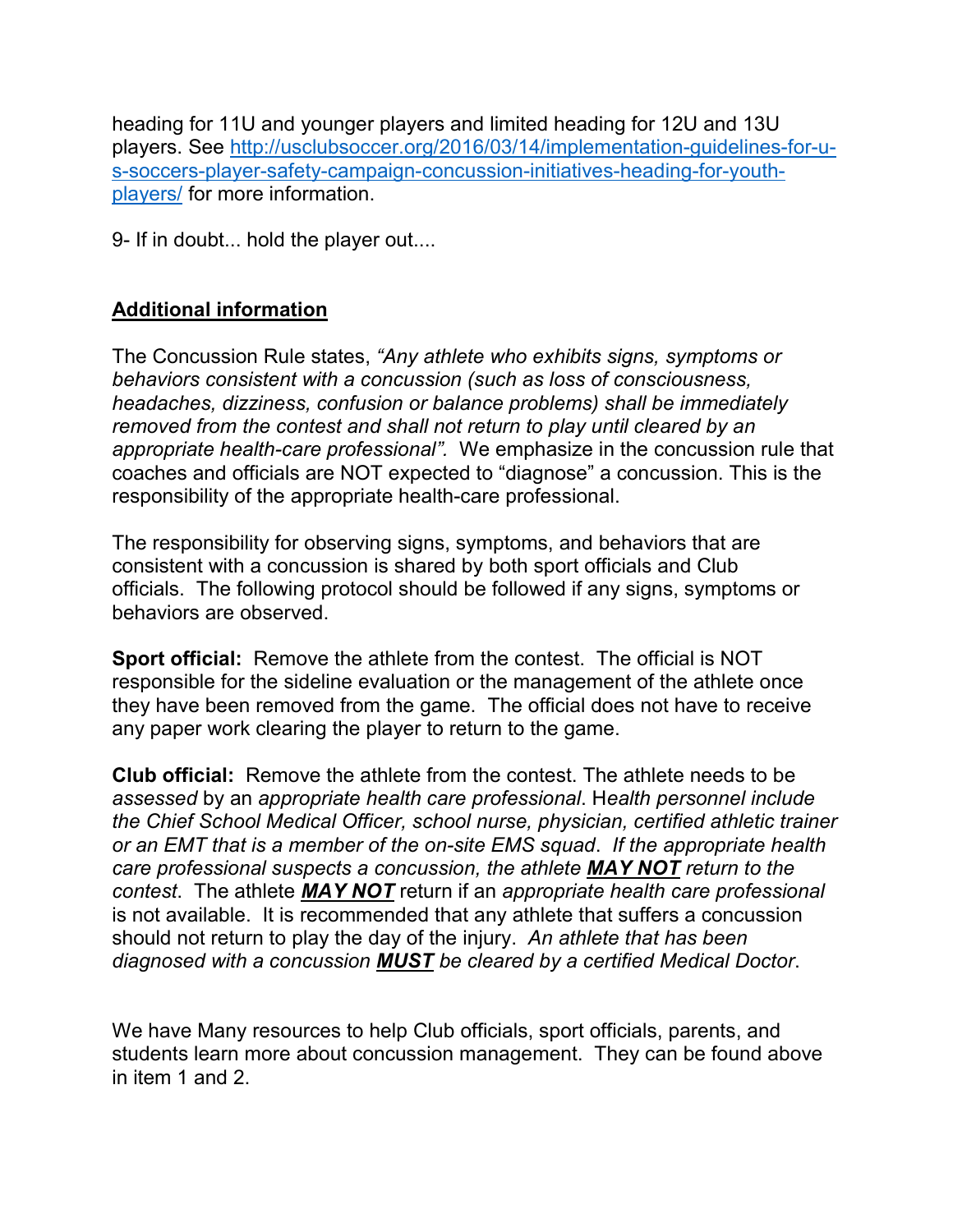We have included a list of possible signs, symptoms, and behaviors that can be observed by Club officials. We have also included, for Club officials, a recommended return to play protocol. We encourage anyone that has questions or concerns to contact the Coaching Director of our Club.

### **SIGNS, SYMPTOMS, AND BEHAVIORS OF A POSSIBLE HEAD TRAUMA**

# **1. Problems in Brain Function**

**a. Confused state –** Dazed look, vacant stare, confusion about what happened or is happening.

**b. Memory problems –** Can't remember assignment on play, opponent, score of game, or period of the game. Can't remember how or with whom he or she traveled to the game, what he or she is wearing, what was eaten for breakfast etc.

**c. Symptoms reported by athlete –** Headache, nausea, or vomiting, blurred or double vision, oversensitivity to sound, light or touch, ringing in the ears, feeling foggy or groggy.

**d. Lack of sustained attention –** Difficulty sustaining focus adequately to complete a task or a coherent thought or conversation.

**2. Speed of Brain Function:** Slow response to questions, slow slurred speech, incoherent speech, slow body movements, slow reaction time.

**3. Unusual Behaviors:** Behaving in a combative, aggressive or very silly manner, or just atypical for the individual. Repeatedly asking the same question over and over. Restless and irritable behavior with constant motion and attempts to return to play or leave. Reactions that seem out of proportion and inappropriate. Changing position frequently and having trouble resting or finding a comfortable position. These can be manifestations of post-head trauma difficulties.

**4. Problems with Balance and Coordination:** Dizzy, slow, clumsy movements, inability to walk a straight line or balance on one foot with eyes closed.

> **Recommended Return to Play Protocol (under the direction of a Medical Doctor)**

\_\_\_\_\_\_\_\_\_\_\_\_\_\_\_\_\_\_\_\_\_\_\_\_\_\_\_\_\_\_\_\_\_\_\_\_\_\_\_\_\_\_\_\_\_\_\_\_\_\_\_\_\_\_\_\_\_\_\_\_\_\_\_\_

**Day 1:** No exertional activity until medically cleared and asymptomatic for 24